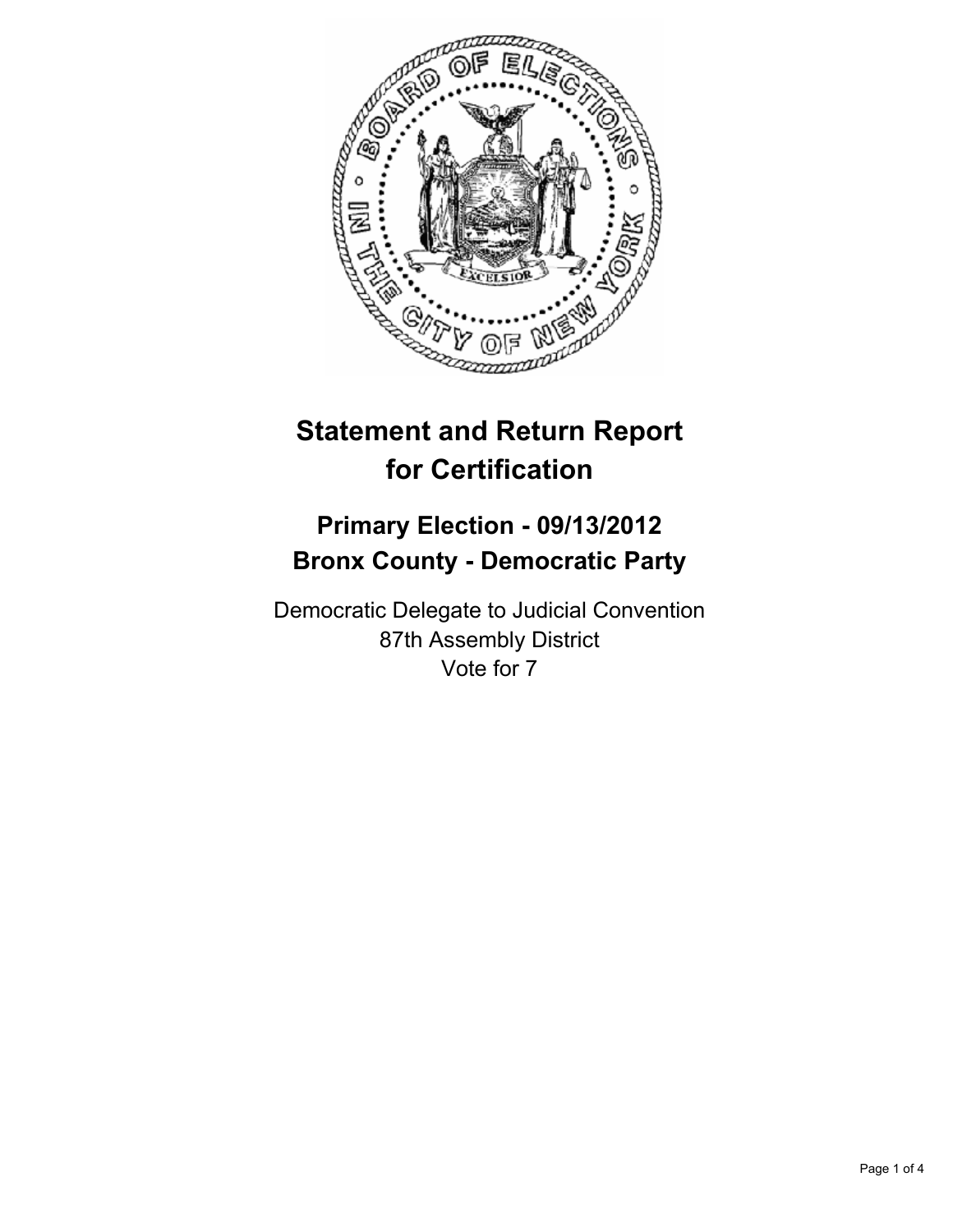

#### **Assembly District 87**

| PUBLIC COUNTER                                           | 4,139  |
|----------------------------------------------------------|--------|
| <b>EMERGENCY</b>                                         | 2      |
| ABSENTEE/MILITARY                                        | 101    |
| <b>FEDERAL</b>                                           | 0      |
| SPECIAL PRESIDENTIAL                                     | 0      |
| <b>AFFIDAVIT</b>                                         | 157    |
| <b>Total Ballots</b>                                     | 4,399  |
| Less - Inapplicable Federal/Special Presidential Ballots | 0      |
| <b>Total Applicable Ballots</b>                          | 4,399  |
| SARWAR JAHAN                                             | 1,060  |
| PATRICIA TOMASULO                                        | 1,080  |
| <b>PAULINE FIGUEROA</b>                                  | 1,298  |
| <b>ISABEL M. FIGUEROA</b>                                | 1,286  |
| <b>CARMEN IRIS ORTIZ</b>                                 | 1,528  |
| ROSELYN JOHNSON                                          | 1,487  |
| RAQUEL RIVERA                                            | 1,223  |
| <b>ANA GONZALEZ</b>                                      | 1,253  |
| <b>HILDA HERNANDEZ</b>                                   | 1,144  |
| <b>DEBORAH OGUAMAH</b>                                   | 887    |
| <b>JULIA RODRIGUEZ</b>                                   | 1,351  |
| ANA GONZALEZ (WRITE-IN)                                  | 1      |
| ANGEL ORTIZ (WRITE-IN)                                   | 1      |
| DONI WALTER SANTIAGO (WRITE-IN)                          | 1      |
| DOROTHY ZIMMERMAN (WRITE-IN)                             | 1      |
| EDDIE MCSHAN (WRITE-IN)                                  | 1      |
| JOPHYLIA JAMES (WRITE-IN)                                | 1      |
| JOVONY WOODY (WRITE-IN)                                  | 1      |
| LEDGE TAPIA (WRITE-IN)                                   | 1      |
| LIATHE LOZARO (WRITE-IN)                                 | 1      |
| MALIKIA GABAY (WRITE-IN)                                 | 1      |
| MANNY TAVEREZ (WRITE-IN)                                 | 1      |
| MIRNA MAMUM (WRITE-IN)                                   | 1      |
| MIRZA MAMUM (WRITE-IN)                                   | 18     |
| MIRZA MAMUN RAHMEN (WRITE-IN)                            | 1      |
| PAULA JONES (WRITE-IN)                                   | 1      |
| RUBEN DIAZ (WRITE-IN)                                    | 1      |
| UNATTRIBUTABLE WRITE-IN (WRITE-IN)                       | 38     |
| VICTOR DEJESUS (WRITE-IN)                                | 1      |
| WALTER NESTLER (WRITE-IN)                                | 1      |
| WOCKA FLOCKA (WRITE-IN)                                  | 1      |
| <b>Total Votes</b>                                       | 13,671 |
| Unrecorded                                               | 17,122 |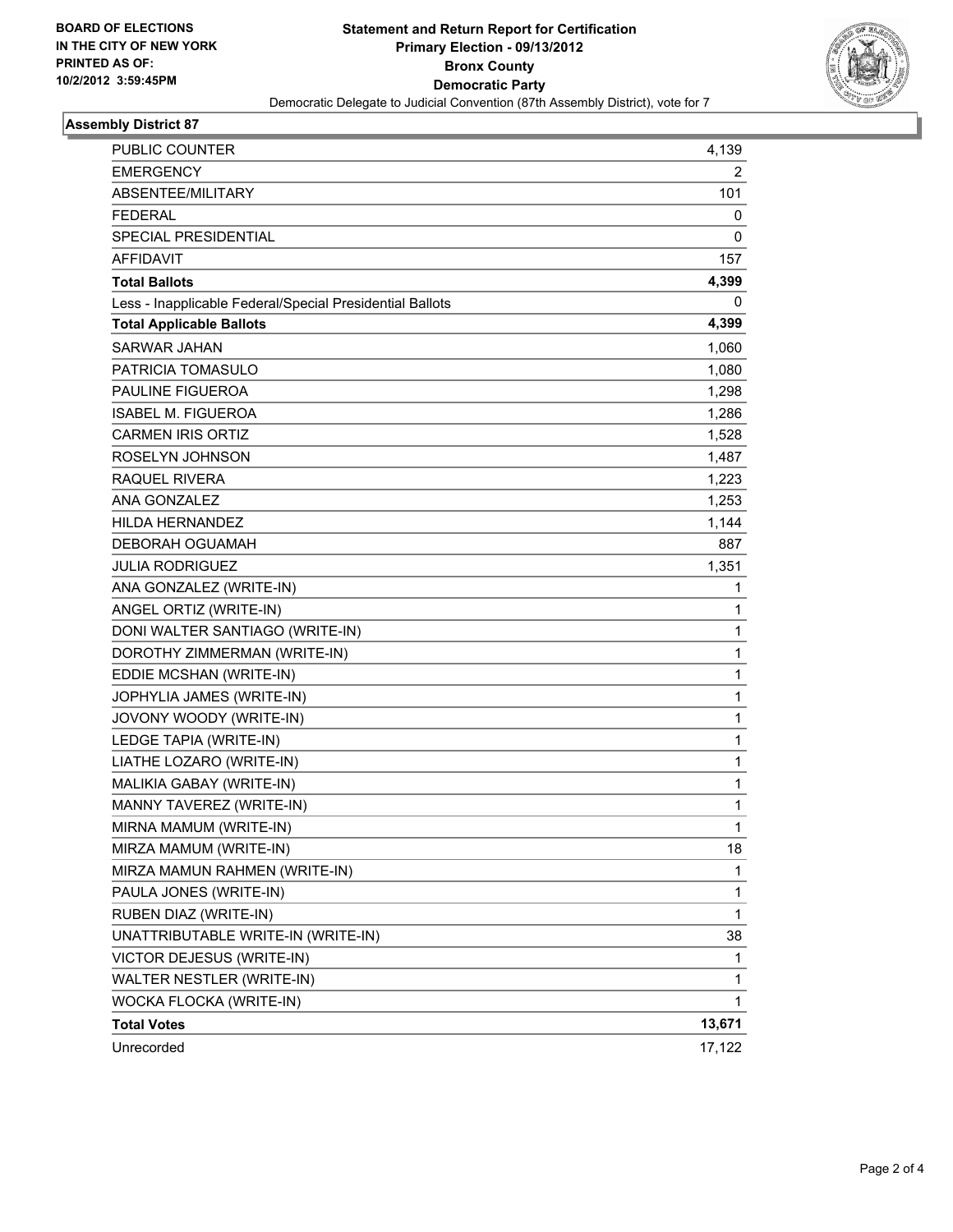

#### **Total for Democratic Delegate to Judicial Convention (87th Assembly District) - Bronx County**

| <b>PUBLIC COUNTER</b>                                    | 4,139        |
|----------------------------------------------------------|--------------|
| <b>EMERGENCY</b>                                         | 2            |
| ABSENTEE/MILITARY                                        | 101          |
| <b>FEDERAL</b>                                           | 0            |
| SPECIAL PRESIDENTIAL                                     | 0            |
| <b>AFFIDAVIT</b>                                         | 157          |
| <b>Total Ballots</b>                                     | 4,399        |
| Less - Inapplicable Federal/Special Presidential Ballots | 0            |
| <b>Total Applicable Ballots</b>                          | 4,399        |
| SARWAR JAHAN                                             | 1,060        |
| PATRICIA TOMASULO                                        | 1,080        |
| PAULINE FIGUEROA                                         | 1,298        |
| ISABEL M. FIGUEROA                                       | 1,286        |
| <b>CARMEN IRIS ORTIZ</b>                                 | 1,528        |
| ROSELYN JOHNSON                                          | 1,487        |
| RAQUEL RIVERA                                            | 1,223        |
| <b>ANA GONZALEZ</b>                                      | 1,253        |
| <b>HILDA HERNANDEZ</b>                                   | 1,144        |
| DEBORAH OGUAMAH                                          | 887          |
| <b>JULIA RODRIGUEZ</b>                                   | 1,351        |
| ANA GONZALEZ (WRITE-IN)                                  | 1            |
| ANGEL ORTIZ (WRITE-IN)                                   | 1            |
| DONI WALTER SANTIAGO (WRITE-IN)                          | 1            |
| DOROTHY ZIMMERMAN (WRITE-IN)                             | 1            |
| EDDIE MCSHAN (WRITE-IN)                                  | 1            |
| JOPHYLIA JAMES (WRITE-IN)                                | 1            |
| JOVONY WOODY (WRITE-IN)                                  | 1            |
| LEDGE TAPIA (WRITE-IN)                                   | $\mathbf{1}$ |
| LIATHE LOZARO (WRITE-IN)                                 | 1            |
| MALIKIA GABAY (WRITE-IN)                                 | 1            |
| MANNY TAVEREZ (WRITE-IN)                                 | $\mathbf{1}$ |
| MIRNA MAMUM (WRITE-IN)                                   | 1            |
| MIRZA MAMUM (WRITE-IN)                                   | 18           |
| MIRZA MAMUN RAHMEN (WRITE-IN)                            | 1            |
| PAULA JONES (WRITE-IN)                                   | 1            |
| RUBEN DIAZ (WRITE-IN)                                    | $\mathbf{1}$ |
| UNATTRIBUTABLE WRITE-IN (WRITE-IN)                       | 38           |
| VICTOR DEJESUS (WRITE-IN)                                | 1            |
| WALTER NESTLER (WRITE-IN)                                | 1            |
| WOCKA FLOCKA (WRITE-IN)                                  | 1            |
| <b>Total Votes</b>                                       | 13,671       |
| Unrecorded                                               | 17,122       |